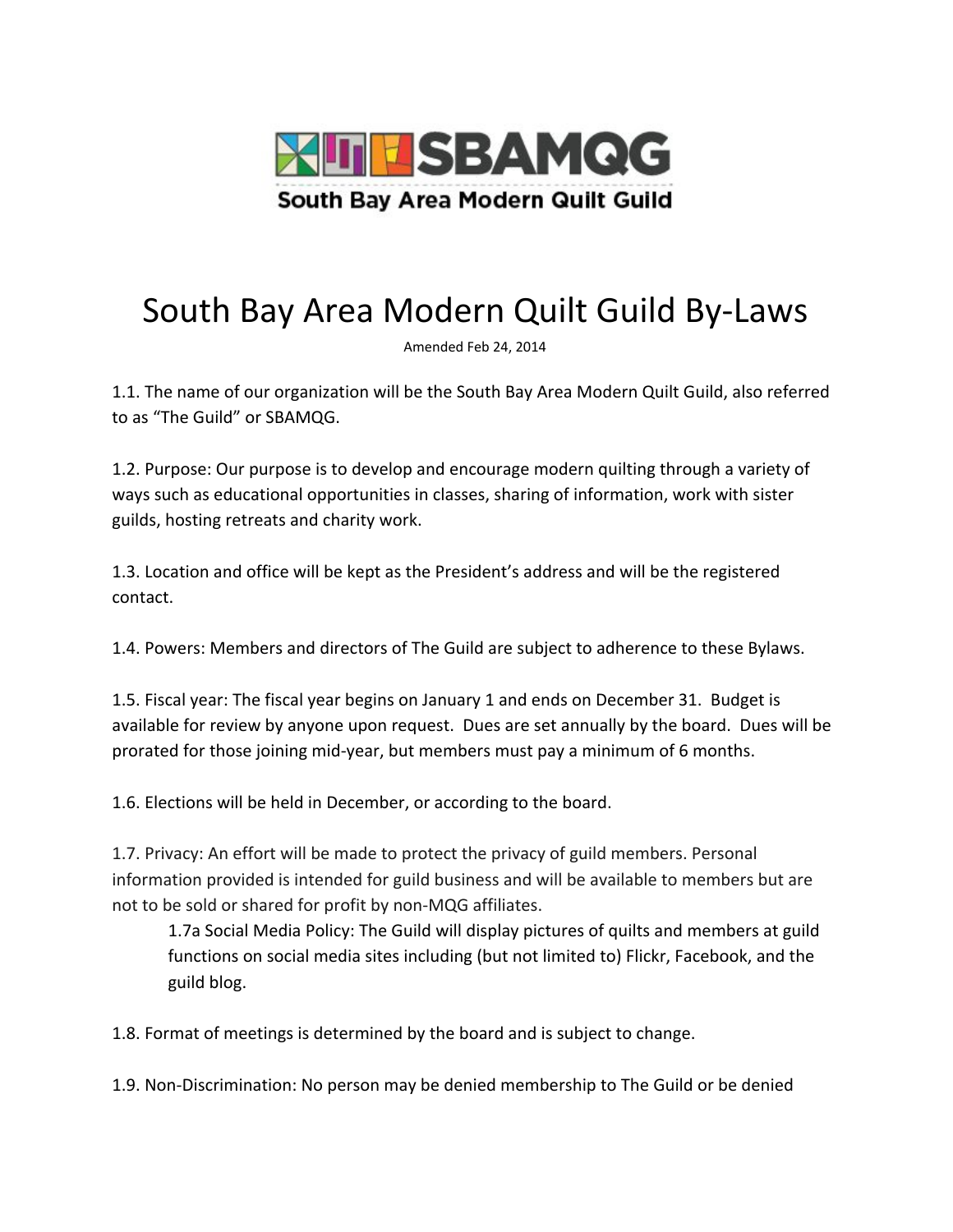membership or participation in events or activities because of a person's sex, race, religion, national origin, ancestry, creed, pregnancy, marital or parental status, sexual orientation or physical, mental, emotional or learning disability.

1.9a. The Guild is not associated with, and does not promote any religious or political agenda.

1.10. Those interested in joining may attend two complimentary meetings before joining. 1.10a. If financial hardship is a difficulty for someone wanting to join the guild, they are welcome to submit a request for a scholarship to be granted at the discretion of the board and as availability permits.

1.11. Meetings are monthly which include Guild business, educational topics, presentations, tutorials and discussion on modern quilting. After a short break, we have show and tell.

1.12. Voting: Paid members in good standing receive one vote towards election of officers, bylaws and bylaw amendments. Voting by proxy is allowed electronically beforehand to a member of the board, with a minimum of two recipients in the communication.

1.13. Revocation of Membership: Membership may be revoked in cases of actions that threatens our non-profit status, by violating policies by the hosting meeting space, or by participating in any activity related to The Guild that is blatantly criminal. Verbal harassment, disruptive behavior, abusive language or unprofessional conduct during meetings may result in revocation of membership at the discretion of the board.

## **Officers aka The Board**

2.1. Officers may consist of President, Vice President, Treasurer and Secretary. Minimum operating officers is two, one being president and one other officer. Officers must attend most board meetings which can include meeting 'virtually' and most Guild Meetings. One can be self-nominated or by other members.

2.2. Committees are set up at the discretion of the board.

2.3. Election of officers will be elected by majority at the December meeting. Electronic proxies will be included. Voting will be done by paper ballot.

2.4. Officers will begin their term beginning at the January Board meeting.

2.5. Filling of Vacancies: An Officer may resign at any time. Any Officer position with the exception of President can be appointed by the Board. The Vice-President will fill in for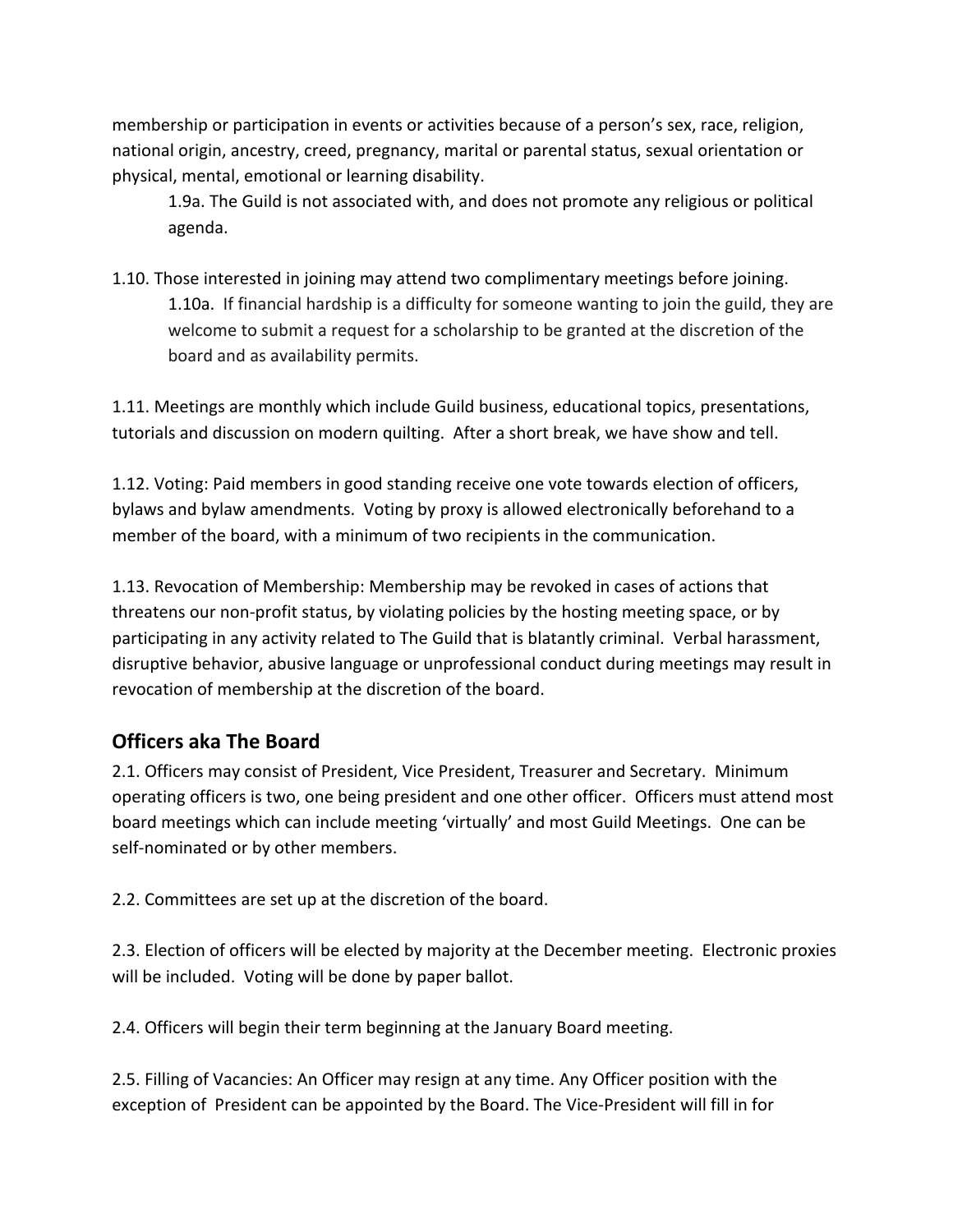President until elections can be held.

2.6. As directed by the Bylaws, the Board will be responsible for managing the business and affairs of The Guild.

2.7. Board members will be responsible for what is in their job descriptions. "Responsible" refers to completing the task or job themselves, or delegated to another member with the understanding that you must oversee the task to completion.

2.8. Indemnification of Officers, Members, Volunteers: The Guild may purchase indemnity insurance as needed for Guild business.

## **Amending the Bylaws**

3.1. The Board may propose an amendment to these Bylaws at any time. The proposed amendment must be electronically proposed before a regular meeting. Voting will occur at that meeting with the majority of members attending constituting an affirmative response.

3.2. In the event The Guild is dissolved, the money in The Guild's bank accounts will be donated to local charity.

## **Non-Profit Status**

4.1. The organization is organized exclusively for charitable, religious, educational, or scientific purposes, including, for such purposes, the making of distributions to organizations that qualify under section 501(c)(3) of the Internal Revenue Code, or the corresponding section of any future federal tax code.

4.2. No part of the net earnings of the organization shall inure to the benefit of, or be distributable to its members, trustees, officers, or other private persons, except that the organization shall be authorized and empowered to pay reasonable compensation for services rendered and to make payments and distributions in furtherance of the purposes set forth in section 1 hereof and in article 2 of this constitution.

4.3. No substantial part of the activities of the organization shall be the carrying on of propaganda, or otherwise attempting to influence legislation, and the organization shall not participate in, or intervene in (including the publishing or distribution of statements) any